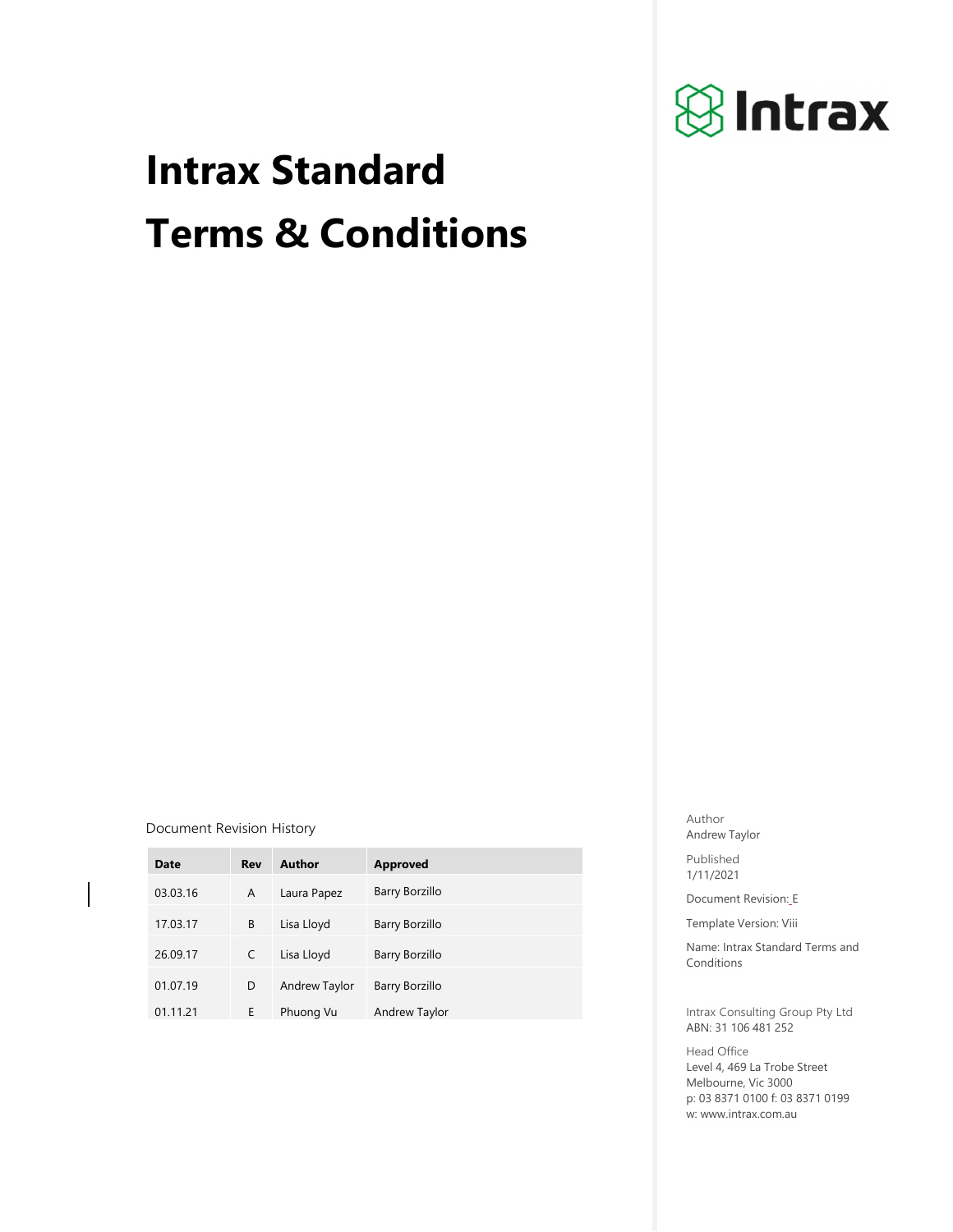### **Intrax Standard Terms and Conditions**

#### **1 Definitions & interpretation**

- $1.1$ In these conditions, unless expressed or implied to the contrary:
	- **a.** "Account Application Form" means the Account Application Form of Intrax from time to time;
	- **b.** "ACL" means the Australian Consumer Law as applicable as a law of the Commonwealth and in each State and Territory of Australia;
	- **c.** "Background IP" means any Intellectual Property Rights in connection with the Services developed by Intrax independently of a Contract and or prior to the date of a Contract;
	- **d.** "Business Day" means a day that is not a Saturday, Sunday or any other day which is a public holiday or a bank holiday in the place where an act is to be performed or a payment is to be made;
	- **e.** "Claim" includes actions, proceedings, suits, causes of action, arbitrations, verdicts and judgements either at law or in equity or arising under a statute, debts, dues, demands, claims of any nature, costs and expenses;
	- **f.** "Conditions" means these Standard Terms and Conditions;
	- **g.** "Contract" means the contract for the supply by Intrax to the Client of Services which is formed by the acceptance by Intrax of any order for services or acceptance of a Fee Proposal received from a Client, and which incorporates these Conditions and any other terms and conditions set out in any other document forwarded by Intrax to the Client;
	- **h.** "Client" means, as the context requires, the applicant named in the Account Application Form, the person who submits an order for Services or accepts a Fee Proposal, or the purchaser of the Services;
	- **i.** "Deliverables" means all documents delivered by Intrax to the Client as part of the Services under a Contract;
	- **j.** "Fee Proposal", means the document, however titled, including any document titled "Quote" or similar, given to the Client explaining the Services being provided by Intrax to the Client and the pricing for each;
	- **k.** "GST" has the same meaning given to that in the term in the GST Act, "GST Act" means A New Tax System (Goods and Services Tax) Act 1999(as amended);
	- **l.** "Insolvency Event" means an event where the Client suffers an act of bankruptcy or has a receiver, receiver and manager, administrator or controller appointed over any of its assets or goes into liquidation (including provisional liquidation) or any similar event occurs;
	- **m.** "Intellectual Property Right" means all intellectual property and proprietary rights (whether registered or unregistered) including:
		- o copyright and similar industrial or intellectual property rights;
		- o any right to have information (including confidential information) kept confidential; and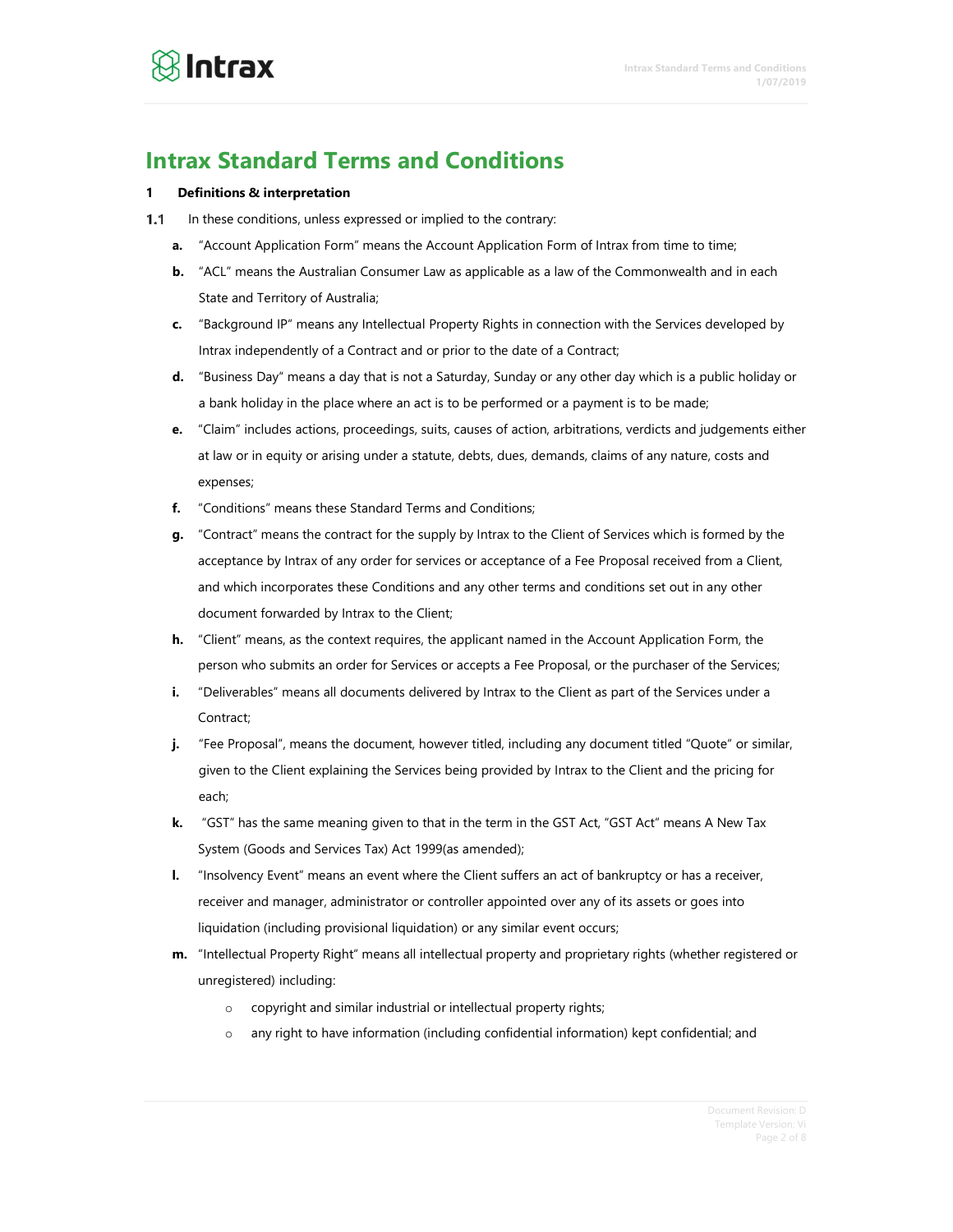### $\otimes$  Intrax

- $\circ$  rights in respect of patents, patent applications, inventions, trade secrets, trademarks, technical data, formulae, knowhow and registered designs;
- **n.** "Interest Rate" means the penalty rate fixed under the *Penalty Interest Rates Act 1983* (Victoria);
- **o.** "Intrax" means Intrax Consulting Engineers Pty Ltd ABN 31 106 481 252 or any subsidiary or associated entity (as defined in section 9 of the Corporations Act 2001 (Cth));
- **p.** "Invoice" means the Intrax invoice to the Client for the Services;
- **q.** "Loss or Damage" means loss or damage however caused whether based in tort, contract or otherwise and includes without limitation any direct, indirect, special or consequential loss or damage, loss of profits, loss of production, loss or corruption of data, loss of trades, opportunity or business reputation, direct or indirect labour costs and overhead expense and damage to property;
- **r.** "Security of Payment Law" means, as applicable:
	- o *Building and Construction Industry Security of Payment Act 2002* (Vic)
	- o *Building and Construction Industry Security of Payment Act 1999* (NSW)
	- o *Building Industry Fairness (Security of Payment) Act 2017* (Qld)
	- o *Building and Construction Industry Security of Payment Act 2009* (Tas)
	- o *Building and Construction Industry Security of Payment Act 2009* (SA)
	- o *Construction Contracts Act 2004* (WA)
	- o *Building and Construction Industry (Security of Payment) Act 2009* (ACT)
	- o *Construction Contracts (Security of Payments) Act 2004* (NT)
- **s.** "Services" means professional geotechnical, civil, structural, electrical, mechanical, hydraulic, survey, forensic or other engineering or drafting services and any other services named and described on the Fee Proposal and/or the Invoice;
- **t.** "Variations" means changes to the scope of Services specified in a Fee Proposal or purchase order.
- $1.2$ Unless the context otherwise requires, in these Conditions:
	- **a.** if a Client consists of more than one person or corporate body, a Contract binds them jointly and each of them severally;
	- **b.** a reference to a person includes a firm, partnership, joint venture, association, corporation or other corporate body; and a person includes the legal personal representatives, successors and assigns of that person;
	- **c.** a reference to the singular includes the plural and vice versa; and a gender includes the other genders; and
	- **d.** headings are inserted for ease of reference and do not affect the interpretation of these Conditions.

#### **2 Trade**

Intrax agrees to provide and the Client agrees to purchase Services under these Conditions to the exclusion of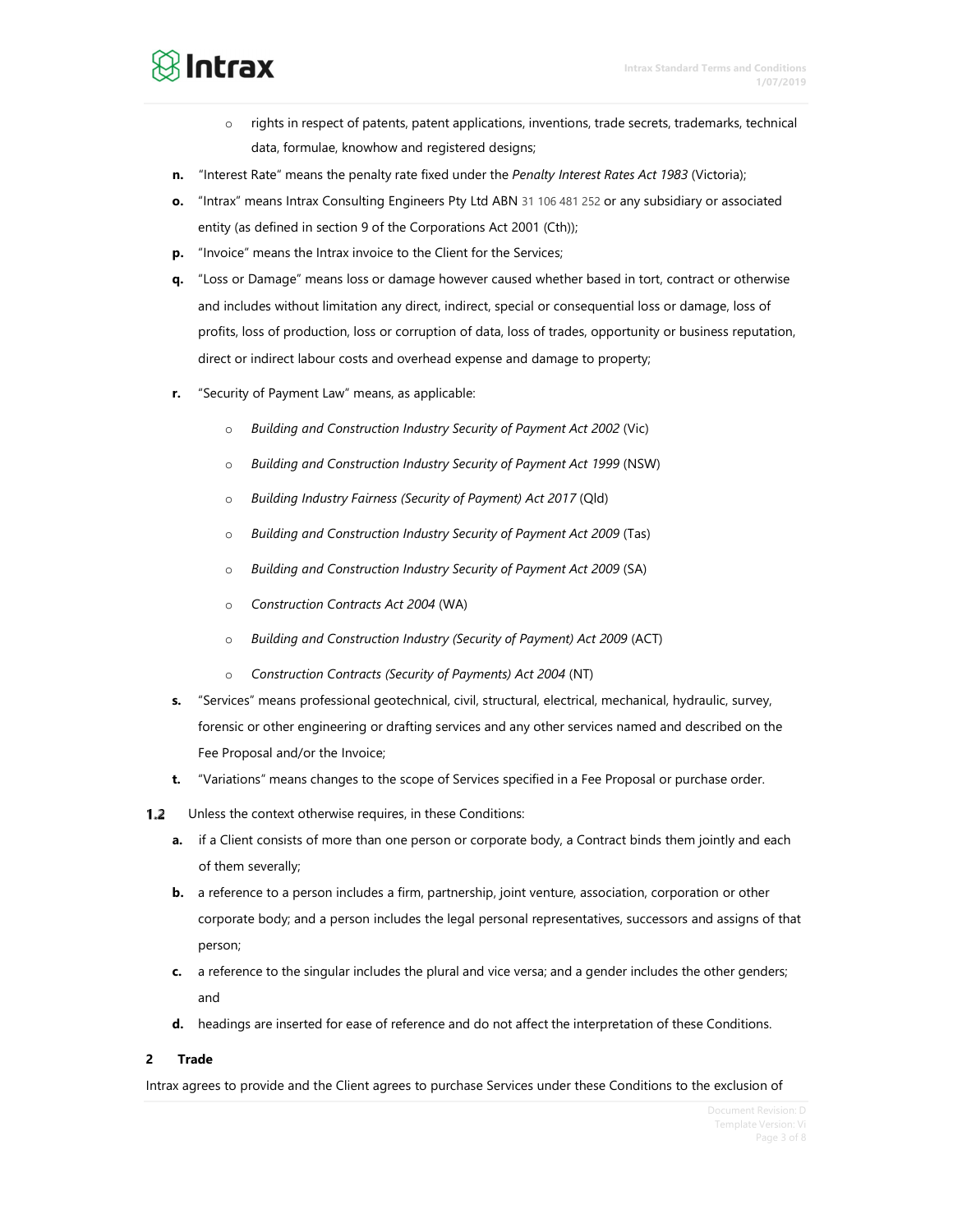## $\bigcirc$  Intrax

any terms and conditions of the Client or any other document. Intrax's agreement to provide the Services does not constitute Intrax's acceptance of any terms and conditions purported to be imposed by the Client. The Services to be provided are set out in the Fee Proposal and in any Variations agreed in writing by Intrax and the Client.

#### **3 Credit Facilities**

- $3.1$ A credit account is only available to the Client if the Client has completed an Account Application Form which has been processed and approved by Intrax. Until an Account Application Form is approved or where no Account Application Form has been submitted, all trade for the provision of Services are strictly on a cash prior to delivery basis, or in accord with any other written agreement made at the time of the acceptance of the order.
- $3.2$ Payment for Services supplied under the credit account must be received by Intrax as per the trading terms granted. Any amount outstanding 30 days from the date of invoice may be subject to an interest charge.
- 3.3 Intrax reserves the right to require earlier settlement of accounts.
- $3.4$ Intrax will charge interest on overdue accounts at the Interest Rate calculated on a daily basis.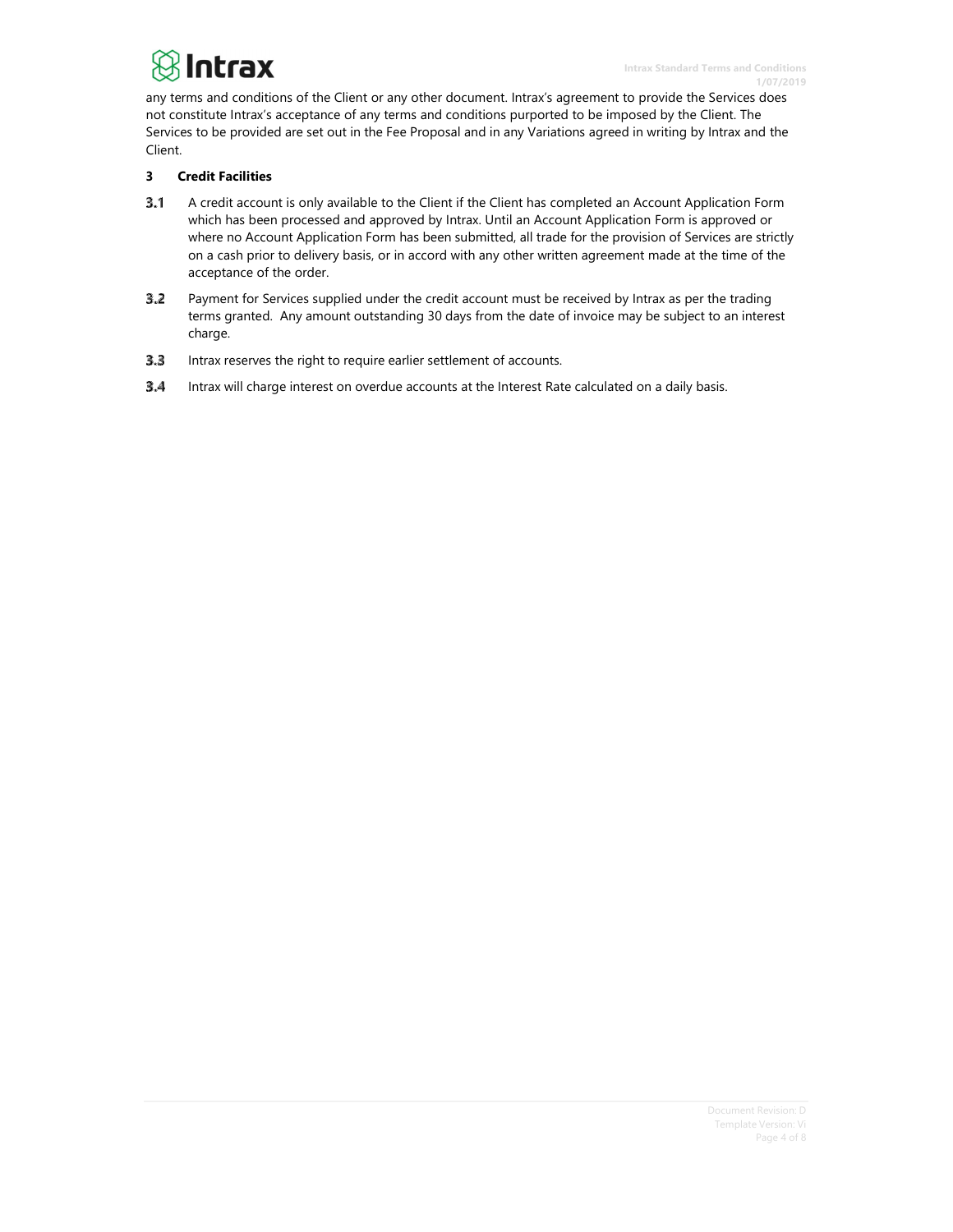### $\otimes$  Intrax

- $3.5$ The provision of a credit account to a Client may be withdrawn at any time without notice to the Client.
- 3.6 If the Client fails to make any payment due under Condition 3, all debt recovery costs, including legal costs or a solicitor/own client basis and any mercantile agent costs and expenses, will form part of the monies owing by the Client to Intrax.
- 3.7 If payment of account is made by credit card a 1.1% surcharge will apply.

#### **4 PPSR**

- 4.1 If Intrax agrees to provide Services on credit, this Condition 4 applies.
- $4.2$ The Client acknowledges that these Conditions and each Contract will comprise a Security Agreement for the purposes of the PPSA.
- 4.3 The Client acknowledges that until such time as Intrax receives full payment in cleared funds for all Services supplied to the Client, these Conditions and each Contract creates a Purchase Moneys Security Interest in the Deliverables as security for the Client's obligations to Intrax under these Conditions and each Contract, registrable on the Personal Property Securities Register.
- 4.4 Until Intrax has been paid in full for Services provided under a Contract:
	- **a.** the legal and equitable rights in the Deliverables will remain with Intrax;
	- **b.** if a receiver is appointed over the assets or undertaking of the Client or winding up order is made against the Client or the Client goes into voluntary liquidation or calls a meeting of, or makes any arrangement or composition with creditors or commits any act of bankruptcy the Client will place the Deliverables at the disposal of Intrax who will be entitled to enter upon any premises of the Client for the purpose of removing such Deliverables and to remove such Deliverables from the premises.
- 4.5 For the purpose of this Condition 4:
	- **a.** "Personal Property Securities Register", "Purchase Moneys Security Interest", "Security Agreement" and "Security Interest" each have the meanings given in the PPSA.
	- **b.** "PPSA" means the Personal Property Securities Act 2009

#### **5 Price**

- 5.1 Services will be charged to the Client at the amount specified in the Fee Proposal or, to the extent that any Services provided are outside the scope of work set out in the Fee Proposal, at the amount specified in the then current Intrax price list, and will be listed in each invoice with details of the work completed to that date.
- 5.2 Any Fee Proposal given by Intrax to the Client will remain valid and capable for acceptance by the Client for a period of 30 days from the date when the Fee Proposal was given or such other period as nominated in the Fee Proposal.
- 5.3 A Client may accept a Fee Proposal by returning to Intrax a copy of the Fee Proposal signed by the Client, or by otherwise advising Intrax in writing that the Fee Proposal is accepted.

#### **6 GST**

- 6.1 The price payable for the Services is exclusive of GST unless the Contract states otherwise.
- 6.2 If the price set out in an invoice or Fee Proposal is exclusive of GST, the price payable by the Client will be increased by the applicable amount of GST.

#### **7 Acceptance of order**

Unless, within five Business Days of Intrax receiving a Client's purchase order for Services or acceptance of a Fee Proposal, Intrax advises the Client in writing that the purchase order or Fee Proposal is not accepted, Intrax shall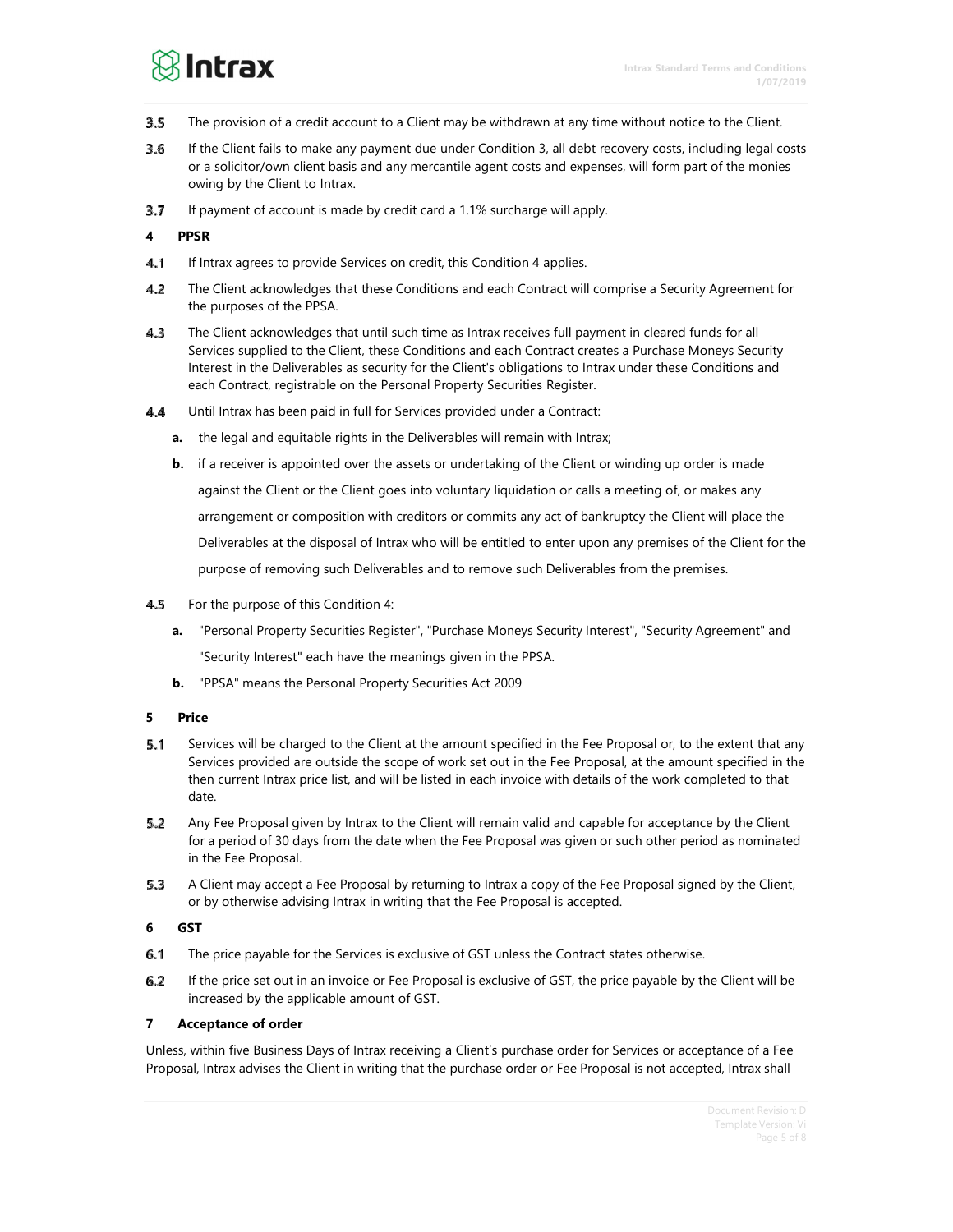be deemed to have accepted the purchase order or Fee Proposal.

#### **8 Cancellation of Order**

- Subject to Condition 10, a Contract can only be cancelled by a Client where written request for 8.1 cancellation has been made by the Client and accepted by Intrax.
- 8.2 Cancellation will only be accepted by Intrax if the Client accepts full liability for all commissions, fees, costs, work produced to that date, and administration costs incurred by Intrax arising out of such cancellation.

#### **9 Services Provided to Deadline**

- 9.1 Intrax will use its best endeavours to provide Services to the Client by any date specified in a purchase order or Fee Proposal.
- 9.2 The Client acknowledges that Intrax does not warrant or represent that the Service will be delivered on that date.
- $9.3$ Where a site visit is required, and access to the site by Intrax's employees is delayed, hindered or prevented:
	- **a.** by an act, default or omission the Client; or
	- **b.** because the site is not ready for the Services to be undertaken; or
	- **c.** due to climatic conditions; or
	- **d.** by any person, including any Authority, or employee, subcontractor, agent or consultant of the Client; or
	- **e.** because of an agreed variation to the Services; or
	- **f.** because the condition of the site poses an unacceptable risk to Intrax employees;

the Client acknowledges that Intrax's ability to deliver to deadline may be impeded and, if such

circumstances require additional site visits to be undertaken by Intrax employees, Intrax reserves the right to impose one or more additional site visit fees as applicable.

- Q 4 The failure to deliver the Services by the date required will not:
	- **a.** avoid or give the Client the right to avoid the Contract; or
	- **b.** to the extent permitted by law, render Intrax liable for any Loss or Damage.

#### **10 Force Majeure**

- 10.1 Intrax is not liable for any delay or failure to perform an obligation (other than to pay money) under a Contract caused by:
	- **a.** act of God;
	- **b.** war, riot, insurrection, vandalism or sabotage;
	- **c.** strike, lockout, ban, limitation of work or other industrial disturbance; or
	- **d.** law, rule or regulation of any government or governmental agency and executive or administrative order or act of general or particular application.
- 10.2 Intrax must notify the Client as soon as practical of any anticipated delay or failure caused by an event referred to in Condition 10.1 ("**Event**").
- 10.3 The performance of Intrax's obligation is suspended for the period of delay caused by the Event.
- 10.4 If:
	- **a.** performance of an obligation is prevented by an Event; or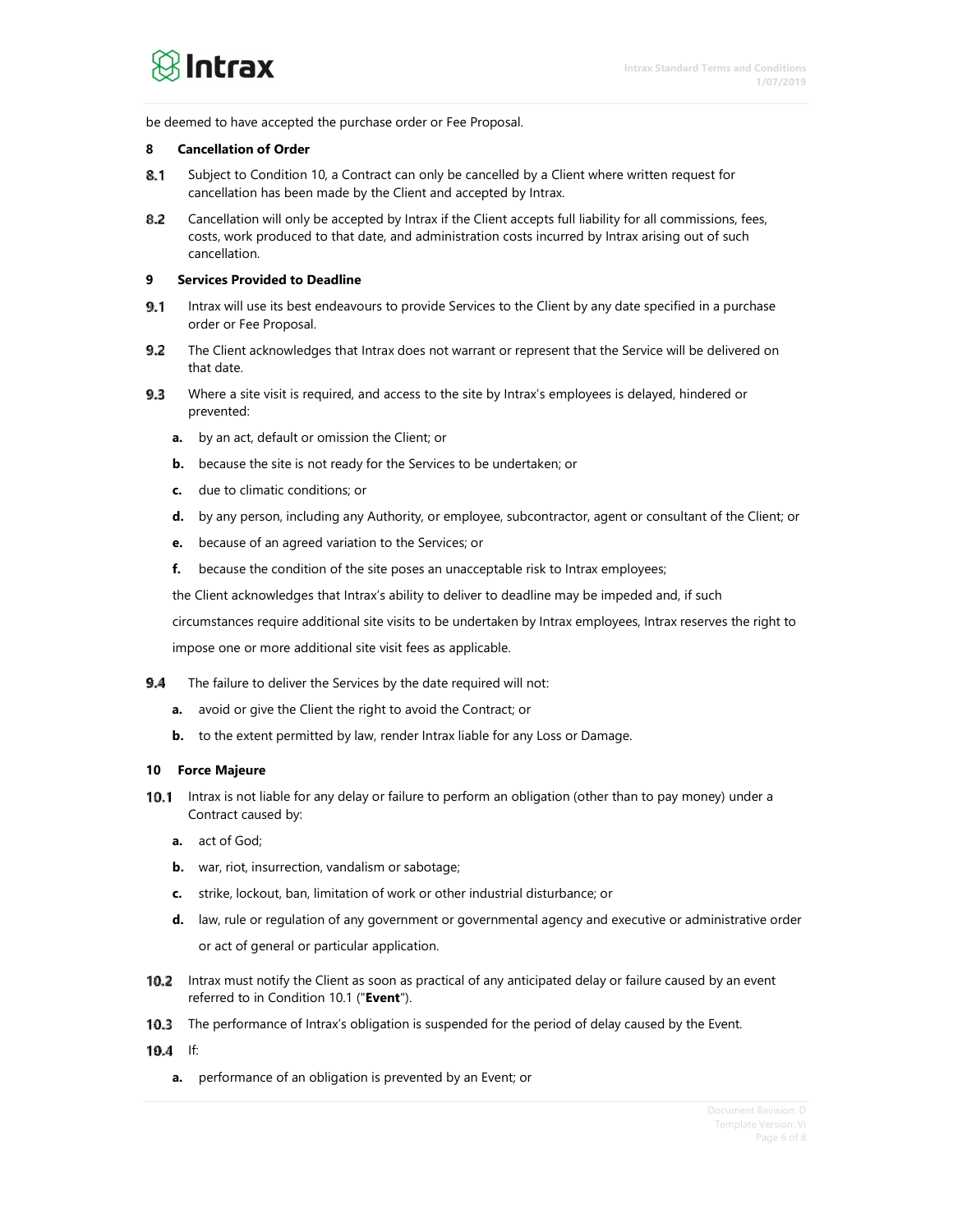

**b.** a delay caused by the Event exceeds 60 days;

either Intrax or the Client may terminate a Contract at the expiration of not less than five Business Days notice to the other party.

**10.5** Intrax is not in breach of the Contract and is not liable to the Client for any Claim arising as a result of force majeure as described in Condition 10.1 under the Contract, in tort, statute or otherwise.

#### **11 No Warranty**

If the Client is a consumer under the ACL, the Client also has extensive rights under the ACL including consumer guarantees and remedies. Nothing in these Conditions limits those rights and remedies in any way. Except as required by law, all warranties beyond those expressly given in these Conditions, whether expressed or implied and whether statutory or otherwise, with regard to the Services are excluded.

#### **12 Liability**

- 12.1 Nothing in these Conditions are to be read as excluding, restricting or modifying the application of any legislation which by law cannot be excluded, restricted or modified.
- 12.2 The liability of Intrax for a breach of a Condition or warranty implied by law in relation to the supply of Services is limited, at Intrax's option, to the provision of equivalent Services, the payment of the cost of making rectification to the structure or the payment of the cost of acquiring equivalent Services.
- 12.3 Without limiting the generality of Conditions 12.3 and to the extent permitted by law, Intrax will not be liable to the Client for any Loss or Damage suffered by the Client as a result of any negligence or default of Intrax under the Contract or otherwise or any other act or omission whatsoever of Intrax, its employees, agents or sub-contractors.

#### **13 Provision of information**

The Client warrants to Intrax that Intrax will be able to rely on all information, advice or other material provided by or on behalf of the Client without any obligation to verify its accuracy or completeness.

#### **14 Indemnity**

To the extent permitted by law, the Client indemnifies and shall keep indemnified Intrax, its employees, contractors, agents or sub-contractors on demand for and against any Loss or Damage suffered or incurred by any of them relating to or arising out of:

- **a.** any enforcement by Intrax of a Contract or these Conditions;
- **b.** any breach by the Client of a Contract or these Conditions or of the warranty given by the Client in Condition 13;
- **c.** any Claim by a third party in respect of personal injury, death or damage to property whether or not they relate to an error in the Services;
- **d.** any false, misleading or deceptive conduct; representation or statement made by the Client to any person relating to the supply of the Services;

except to the extent any act, omission, or infringement of Intrax has contributed to such Loss or Damage.

#### **15 Termination**

- 15.1 Intrax may on written notice immediately terminate a Contract and/or the Client's credit account if the Client:
	- **a.** fails to pay an invoice when due;
	- **b.** breaches these Conditions or a Contract; or
	- **c.** becomes or threatens to become insolvent or subject to any form of external administration.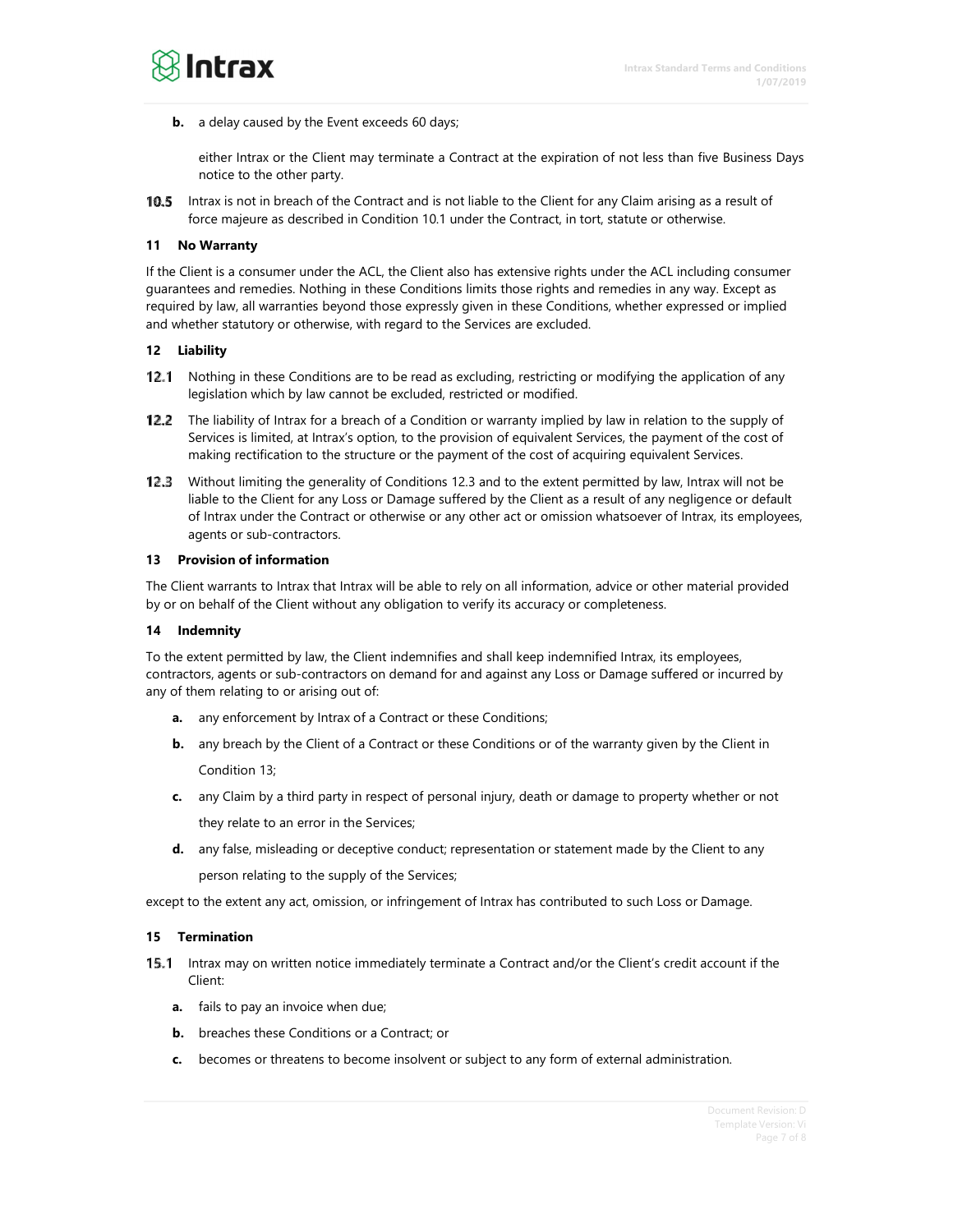

- **15.2** If Intrax terminates a Contract, under this Condition 15 or either party terminates a Contract under Condition10:
	- **a.** Intrax's obligations under it are at an end;
	- **b.** Intrax's accrued rights and remedies are not affected;
	- **c.** Intrax may retain all monies paid under it; and
	- **d.** Intrax may invoice the Client, and the Client must pay, for all services provided up to the termination date.

#### **16 Dispute Resolution**

- $16.1$ If a difference or dispute between the parties arises in connection with a Contract and/or Services, then either party can provide the other party with written notice of dispute.
- 16.2 If a notice of dispute has been issued, then representatives of the parties with the authority to agree will meet within 10 Business Days to try and resolve the dispute.
- 16.3 If the dispute has not been resolved within 20 Business Days of the notice of dispute, then that dispute can be referred by either party to, and finally resolved by, arbitration administered by the Australian Disputes Centre ("ADC").
- **16.4** The arbitration shall be conducted in Melbourne in accordance with the ADC Rules for Domestic Arbitration operating at the time the dispute if referred to ADC ("Rules")
- 16.5 The terms of the Rules are hereby deemed incorporated into these Conditions.
- 16.6 Unless otherwise agreed in writing, each party shall bear its own costs and pay for half of all fees in relation to the arbitration, with the determination of the arbitrator being binding on both parties.
- Nothing herein shall prejudice the right of a party to institute proceedings to enforce payment due under 16.7 a Contract or to seek injunctive or urgent declaratory relief.

#### **17 Inconsistency**

To the extent that there is an inconsistency between a provision in any of the documents comprising a Contract and another provision in such document or between a provision in any of those documents and a provision in any other document comprising a Contract:

- **a.** a specific provision takes precedence over a general provision
- **b.** otherwise, to the extent necessary to resolve the inconsistency, the following order of precedence

applies:

- o an agreed Variation;
- o a Fee Proposal
- o these Conditions.

#### **18 Governing Law and Jurisdiction**

A Contract is governed by and is to be construed in accordance with the laws of Victoria. Intrax and the Client irrevocably and unconditionally submit to the non-exclusive jurisdiction of the courts of Victoria and waive any right to object to proceedings being brought in these courts.

#### **19 Severance**

If a provision in a Contract is held to be illegal, invalid, void, voidable or unenforceable, that provision must be read down to the extent necessary to ensure that it is not illegal, invalid, void, voidable or unforeseeable. If it is not possible to read down a provision as required in this Condition, then that provision is severable without affecting the validity or enforceability of the remaining part of that provision or the other provisions in the Contract.